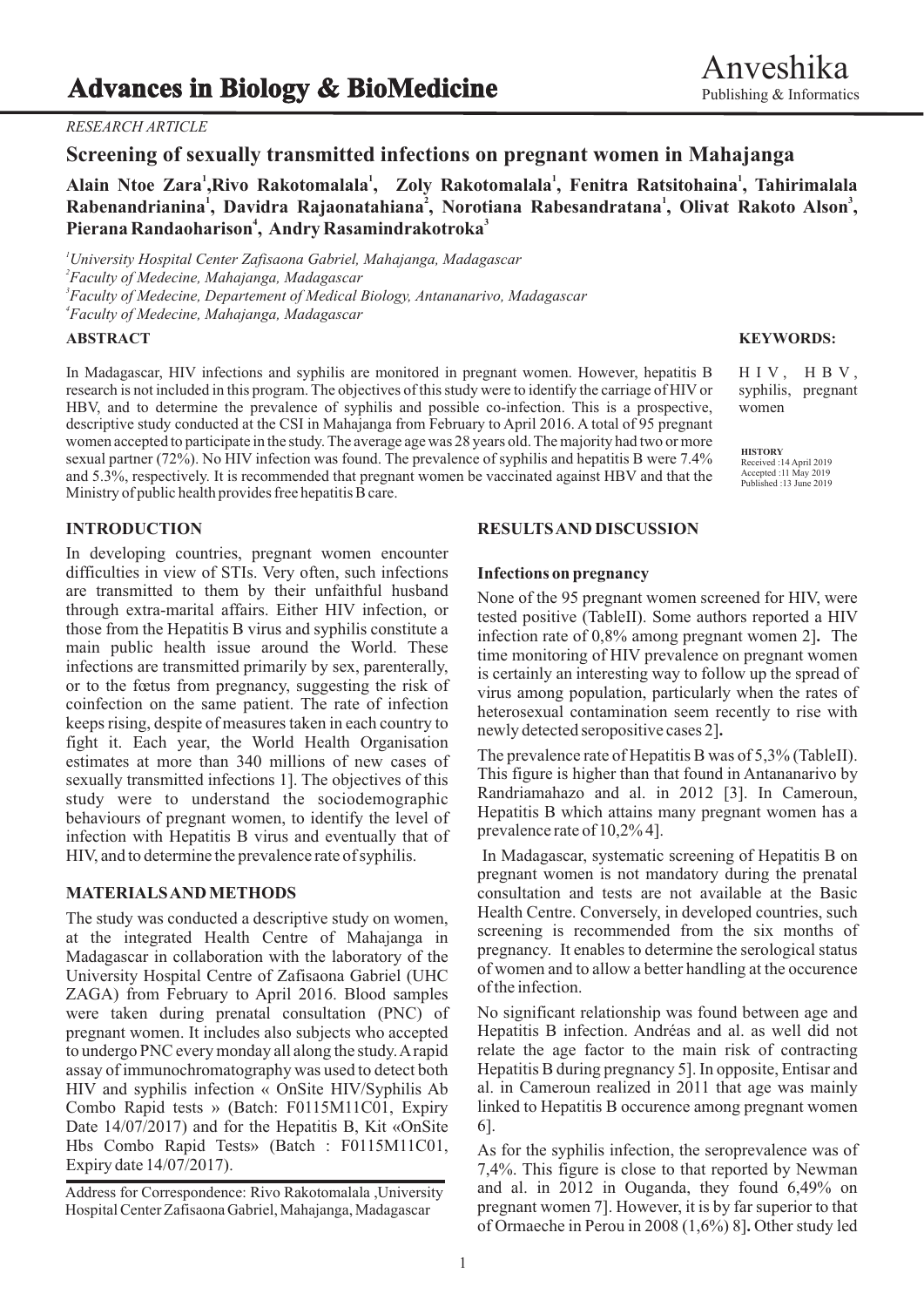| <b>Effective</b>            | Variables ( $n = 95$ ) | Percentage $(\% )$ |
|-----------------------------|------------------------|--------------------|
| Age                         |                        |                    |
| $<$ 18 years old            | 07                     | 7.36%              |
| $[18 - 28]$<br>٠            | 62                     | 65.26%             |
| $[28 - 38]$<br>٠            | 23                     | 24.21%             |
| $=$ 38 years old<br>D,      | 03                     | 3.58%              |
| <b>Profession</b>           |                        |                    |
| Housewife<br>$\blacksquare$ | 48                     | 50.50%             |
| Merchant<br>п               | 44                     | 46.30%             |
| Teacher<br>п                | $\mathbf{1}$           | 1.10%              |
| Student<br>$\blacksquare$   | $\overline{2}$         | 2.10%              |
| Level of study              |                        |                    |
| Illiterate<br>g,            | 11                     | 11.51%             |
| Primary<br>п                | 46                     | 48.42%             |
| Secondary<br>ш              | 34                     | 35.78%             |
| Academic<br>٠               | 04                     | 4.21%              |
| Age of pregnancy            |                        |                    |
| 10-25 SA                    | 53                     | 55.78%             |
| $= 26$ SA                   | 42                     | 44.21%             |
| Number of pregnancy         |                        |                    |
| $\mathbf{1}$<br>٠           | 36                     | 37.89%             |
| $\overline{2}$              | 30                     | 31.57%             |
| $=$ 3                       | 29                     | 30.52%             |
| Parity                      |                        |                    |
| $\boldsymbol{0}$            | 40                     | 42.10%             |
| $\mathbf{1}$                | 27                     | 28.42%             |
| $\overline{2}$              | 13                     | 13.68%             |
| $=$ 3                       | 15                     | 15.78%             |
| <b>Abortion</b>             |                        |                    |
| $\boldsymbol{0}$            | 80                     | 84.21%             |
| 1                           | 12                     | 12.63%             |
| $=2$                        | 03                     | 3.15%              |
| Sexual partner              |                        |                    |
| 1                           | 27                     | 28%                |
| $=2$<br>ш                   | 68                     | 72%                |

# **Table I :** Sociodemographic characteristics.

# **Table II** : Biological characteristics.

| Sérologie       | Number | Percentage $(\% )$ |
|-----------------|--------|--------------------|
| Hépatite B      | 05     | 5.3%               |
| <b>Syphilis</b> | 05     | 7.4%               |
| VIH             | $00\,$ | $0\%$              |
| Coïnfection     | $00\,$ | $0\%$              |